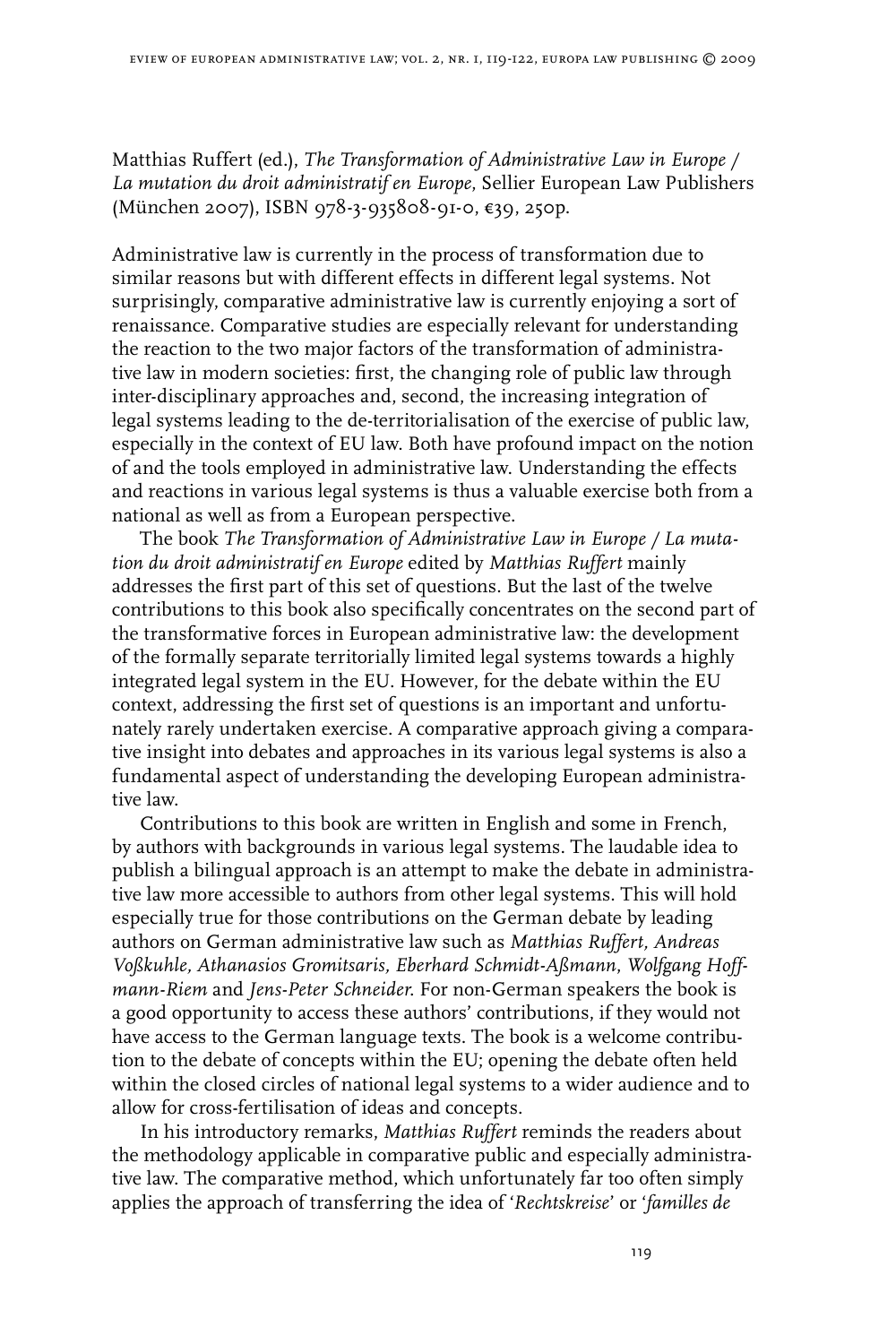*droit*' from comparative private law to comparative public law, according to *Ruffert* needs instead to combine elements of description, history, conceptual dogmatism, typology or legal and social functionalism. He lays the basis of comparative approach within the book by introducing the German, English and French systems of administrative law. He then follows the debates of administrative reform starting in the 1980ies with the concepts of administrative reform based on economisation, agencification, new public management tools such as auditing, privatisation and de-regulation as well as re-regulation, the goals of which were to foster transparency, increase performance and orientation towards the citizen. These tools are complemented with the two other major forces influencing the development of administrative law in various legal systems: Constitutionalisation and Europeanisation. Whereas the former had varying effects within the differing legal systems, the latter is a force which has transformed all legal systems alike to a degree unprecedented by other catalysts of change, leading to what by other authors is sometimes referred to as a 'European Administrative Space.'1 The vision of administrative law that is represented in this book is the more familiar, state centred one, in which legal systems receive impulses for reform either through European legislation or by cross-fertilisation from other legal systems – each however within their own vessel of territorially bound national law.

*Ruffert's* introduction is followed by a contribution by *Jeffrey Jowell* on how far the principles underlying the notions of administrative justice have spread throughout the legal systems in the world to find common standards of administrative activities. His is a very informative overview of systems as diverse ranging from South Africa and Namibia to the UK and the EU. His overview confirms the importance of the strand of constitutionalisation of the debate also in the European context in which the principles of good administration have received recognition not only as general principles of law (and thus being on the level of the constitutional charter of the EU) but also in Article 41 of the Charter of Fundamental Rights of the European Union. This is followed by two illustrations of debates in the French and the German legal systems respectively.

*Pascale Gonod* critically engages with the developments, showing specifically how the influence of Europeanisation has led to the opening of a formally unitarily closed state towards a legal system with a plurality of actors on different levels interacting in order to achieve common goals. *Andreas Voßkuhle* has an equally historic approach focussing on the new public management influences on the delivery of public services and public decision-making. As a result, his contribution is less one of looking at interactions of legal systems but more of one looking at the influence of economic and procedural design approaches to improve the exercise of public functions in Germany. This is an important narrative because admin-

<sup>1</sup> See e.g. OECD-PUMA, 'Preparing Public Administration for the European Administrative Space', *SIGMA Papers Paris* (1998)*,* No 23.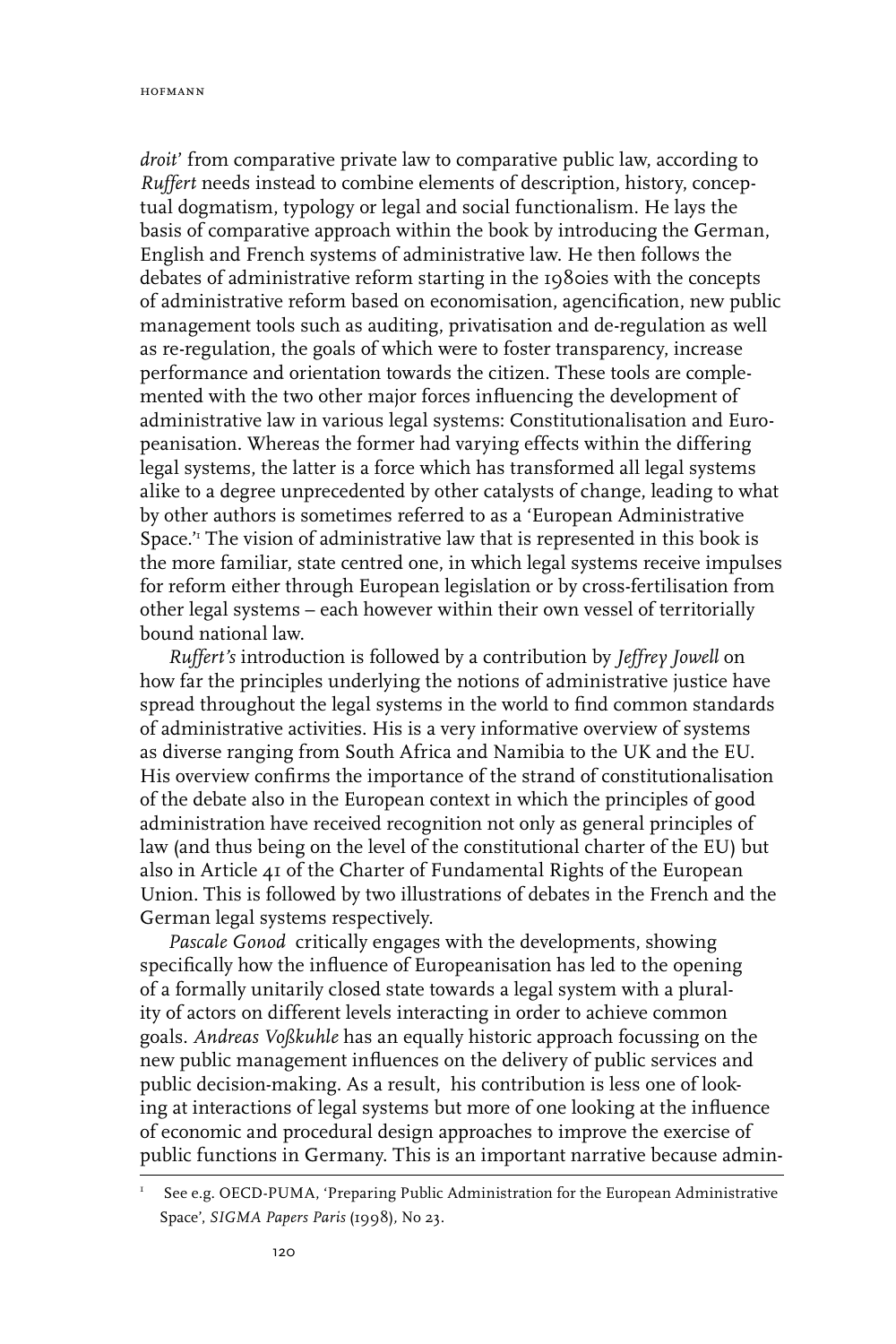istrative law is not only influenced by normative and constitutional concepts such as constitutionalisation and Europeanisation. It is equally influenced by expectations of the task and purpose of public bodies, their performance and thus procedures ensuring the outcome of results. He outlines the historic shift of the idea of the state starting from a guarantor of rights over a provider of basic services to an enabler of service provision. The contribution of *Voßkuhle* inscribes the transformation of administrative law and the change of perceptions over the decades into this historic context. He does not forget to mention that many of the impulses transforming the vision of the role of public actors in society arise from the very effect of Europeanisation and its tendency to create administrative networks which counteract hierarchic steering approaches which used to be dominant in closed national legal systems. In fact, to him the notion of steering is the central angle for intra-disciplinary and inter-disciplinary work in administrative law.

The third and fourth parts of the book deal largely with the framework for administrative law reform looking at aspects such as the relation between social sciences and administrative law. Contributions therein outline the various aspects of the relation between theory and practice. One set of contributions treat the problem from a more methodological point of view, for example those by *Jaques Caillosse* and *Wolfgang Hoffmann-Riem*, investigating the limits of administrative law and administrative sciences in the wider sense in various national discourses in Europe. In a slightly different vein are the contributions of *Andrew Le Sueur* and *Sophie Boyron* which deal with informal dispute resolution and mediation. The authors analyse their influence in administrative law systems and their common roots by comparing the applications of these concepts by different legal systems.

Finally, two contributions outline the specificities of the German legal system. These are the discussion of procedural approaches in the contribution by *Athanasios Gromitsaris* also highlighting the importance of concepts of procedural justice such as participation as well as the brief contribution by *Wolfgang Schmidt-Aßmann* summarising various trends and factors of reform, highlighting constitutionalisation as central factor. All authors in these parts seem to agree that it is not sufficient to analyse the 'general part' of administrative law as such without looking at certain policy areas for reference. The largely empirical study by *Yonghee Tina Chang* and *Lindsay Sirton* on the amount of policy oriented approaches in one single journal, the law journal Public Law, is an interesting spot-light on the type of reference areas which are studied in order to gather an understanding of administrative law. This point should not be lightly dismissed as an irrelevant detail. It seems to me that much of the separation and misunderstandings between the small but growing group of scholars of European administrative law, on one hand, and the large group of scholars of national administrative law, which only rarely work in a comparative approach (with the laudable exceptions *inter alia* of the authors of this book) on the other hand, stem from the fact that both groups often use different reference policy areas to conduct